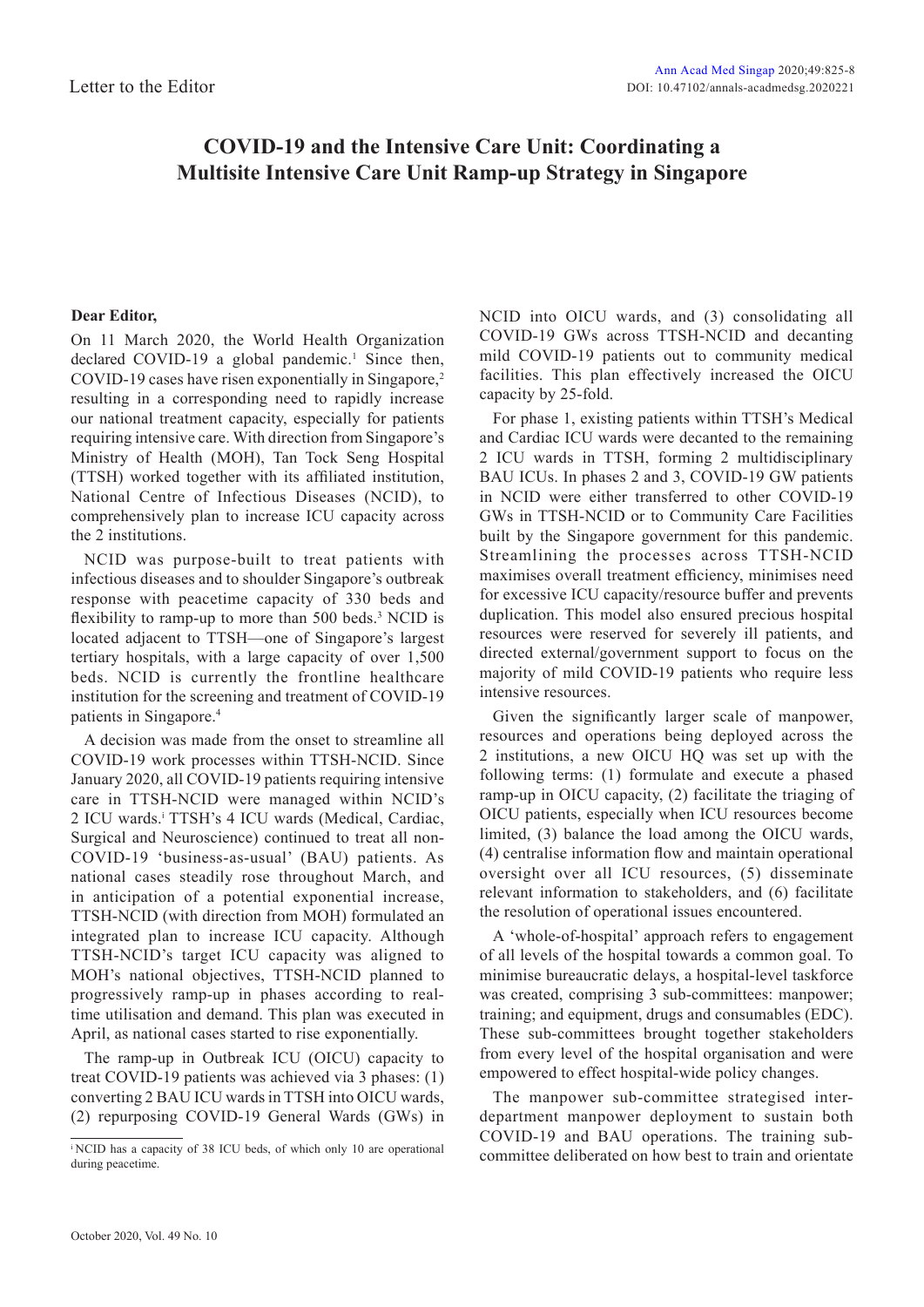these cross-deployed personnel, while ensuring minimal disruptions to their daily routines. The increase in ICU manpower was achieved via 3 key strategies: (1) designating specific departments/wards supported by ICU manpower and pre-identifying suitable manpower from within, (2) decreasing elective and daily workload for these departments/wards, and (3) dedicated ramp-up training for cross-deployed personnel.

The EDC sub-committee oversaw stockpiling, consumption and procurement of all critical logistics at a hospital-level. Of note, after OICU HQ promulgated the plan, the EDC sub-committee anticipated increased OICU capacity would result in faster consumption of certain drugs and consumables, potentially depleting hospital stockpiles before their next resupply. This finding allowed TTSH-NCID to instate early mitigation measures, including rationalising use of certain items outside of ICU, delaying elective procedures that utilised these items, promoting judicious usage, and increasing/bringing forward resupplies.

Expanding OICU capacity had to be carefully weighed against the need to maintain GW and BAU ICU capacity. We adopted a multiphased approach, where wards were decanted and opened sequentially. In line with the natural progression of COVID-19,<sup>5-9</sup> there was sufficient time to ramp-up the OICU capacity in phases by closely monitoring the COVID-19 GWs.

To minimise infrastructure, equipment and manpower downtime, OICU HQ developed 3 triggers (Fig. 1) to progressively raise the readiness posture of new OICU wards: (1) 'Decant'—the ward will stop accepting new admissions and decant existing patients with essential renovation works to ensure wards are ready. ICU equipment were prepared and set aside for new wards; (2) 'Standby'—nursing and medical manpower will undergo relevant 'just-in-time' training and set up necessary equipment within new wards. (3) 'Open' upon confirmation of the 'opening' date and time, final

preparations and detailed manpower roster planning will be carried out.

There remains a need to professionally and ethically assess each patient to determine the benefits of ICU care. The principle of 'non-beneficence/futility' of care must always be upheld regardless of disease pathology, and should be applied at all stages of the treatment process. Essentially, intensive care should not be offered/continued if there is no overall benefit to the patient. As the pandemic progresses, there may come a point when ICU demand will outpace ICU resources.<sup>10-13</sup> This is when the second principle of 'rationing' will be applied.<sup>14</sup> The main difference between the two principles is that 'rationing' entails withholding potentially beneficial treatment from a particular group of people due to limited resources (Fig. 2).

To operationalise the two principles, TTSH-NCID implemented a 3-stage triaging process. (1) Implementing an institutional ICU triage standard



Fig. 2. Triaging principles for ICU resources



Fig. 1. Example of a ramp-up process of a new OICU ward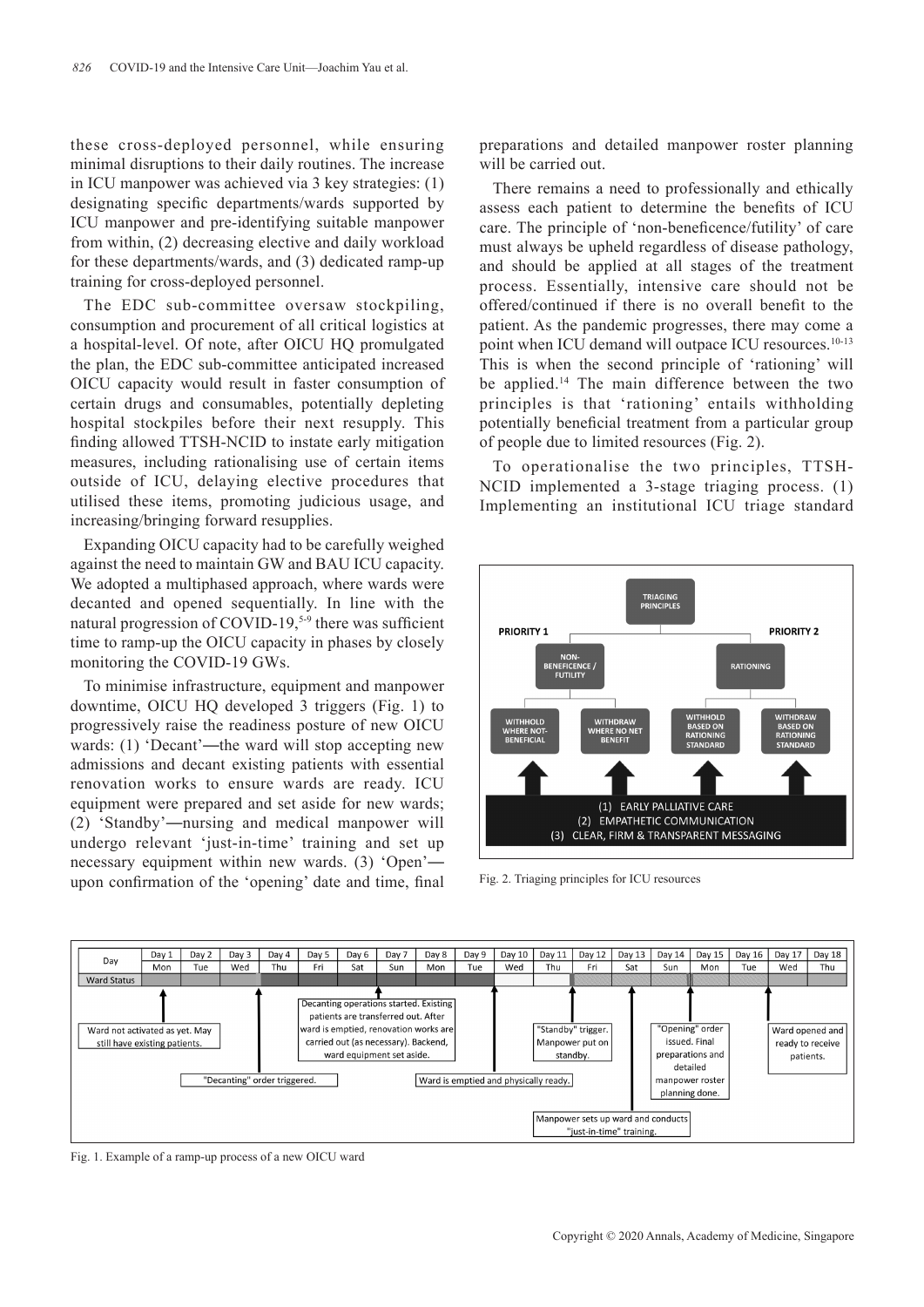(IITS)—the IITS is based primarily on the principle of 'futility'. In times of scarcity, the principle of 'rationing' will prioritise patients who have the highest likelihood to survive. The IITS draws reference from prevailing national standards and from countries that have implemented ICU triaging.15-18 By monitoring OICU occupancy rates, OICU HQ could pace the rate at which new wards are opened, and titrate the IITS accordingly. OICU HQ ensures uniform application of the IITS across all OICU wards. (2) OICU long-stayer/ palliative care ward rounds—a weekly multidisciplinary combined OICU ward round was conducted, whereby patients who had stayed in OICU for more than 7 days or met the criteria for referral to palliative medicine were discussed. (3) The Institutional ICU Review and Appeals Committee (IIRAC)—a multidisciplinary IIRAC was appointed by senior hospital leadership, specifically for this COVID-19 outbreak. Complex and appeal cases could be raised to IIRAC through OICU HQ for resolution.

A physical OICU HQ operations centre was set up and a hotline was manned 24/7 to receive all OICU bed requests within TTSH-NCID. OICU HQ then balanced the load among all the OICU wards so patients receive timely and fair treatment. We recommend loadbalancing as opposed to an overflow concept. This prevents OICU wards from withholding/withdrawing ICU care that is not aligned to prevailing IITS due to lack of beds or staff fatigue.

As national COVID-19 cases declined from May, and in preparation of an increase in BAU workload, OICU HQ took on a new role of scaling-down OICU operations. Scaling-down was achieved via 3 phases: (1) directing all new admissions to NCID's OICU wards; (2) returning TTSH's OICU wards to original BAU ICU functions; (3) handing over specific OICU HQ functions to NCID's OICU wards. Upon closure of all OICU wards within TTSH in June, OICU HQ handed over the triaging and load-balancing responsibilities back to OICU teams in NCID. OICU HQ continued to maintain operational oversight over ICU resources; disseminate information to stakeholders; and stand by to ramp-up OICU capacity, if needed. This monitoring function continues to play a critical function in the ever-evolving COVID-19 situation, and as lockdown measures are gradually being lifted.

To encapsulate lessons learnt, one challenge we faced was uncertainty in predicting actual number of COVID-19 patients that would deteriorate and require intensive care. OICU HQ overcame this by delinking infrastructure from manpower resources and creating buffer capacity within each OICU ward. Instead of opening up one ward at full capacity, OICU HQ would routinely open up two wards functioning at half capacity, with each ward staffed with half the manpower. The manpower needed to staff the remainder of the 2 wards would be placed on standby and allowed to carry on with their normal duties. During periods with high OICU admissions, the capacity of these OICU wards could be stretched by opening up to 2 more beds from their original half-capacity (as the whole ward was already fully equipped). OICU HQ would then activate the manpower to staff the wards to function at full capacity. Through this strategy, TTSH-NCID was able to accommodate the occasional surges in OICU admissions without fallback to rationing.

To preserve OICU capacity, patients were de-isolated in a timely manner and transferred to BAU ICU wards upon testing negative for COVID-19. Although this strategy resulted in a high turnover rate within OICU wards, it allowed TTSH-NCID to maintain overall OICU capacity at a relatively steady state while meeting the institutions' and nation's requirements. Following conscious implementation of this strategy for all OICU patients, TTSH-NCID managed to limit peak OICU occupancy to only 24 beds, despite experiencing an average of 27 (with a peak of 37) OICU admissions per week, from January until June 2020.

We found synergistic benefits in streamlining ICU processes across 2 healthcare institutions in proximity. A phased approach to increase OICU capacity with an OICU HQ, paced according to immediate and forecasted scale of operations accommodates treatment for both COVID-19 patients and BAUs, while relieving ICU physicians of operational and administrative burden of managing wards. Over-enthusiastic ring-fencing of hospital resources for COVID-19 ICU patients will inadvertently degrade other levels of care, leading to transient wastage/underutilisation of hospital resources.

## *Acknowledgements*

*The authors would like to thank Adjunct Associate Professor Shawn Vasoo Sushilan (Department of Infectious Diseases, National Centre of Infectious Diseases), Associate Professor Kwek Tong Kiat (Department of Anaesthesiology, Intensive Care and Pain Medicine, Tan Tock Seng Hospital) and Adjunct Assistant Professor Neo Han Yee (Department of Palliative Medicine, Tan Tock Seng Hospital) for their input during the writing of this paper and for their guidance in the setting up of the OICU HQ.*

## **REFERENCES**

1. World Health Organization. WHO Director-General's statement on IHR Emergency Committee on Novel Coronavirus (nCOV-2019), 11 March 2020. Available at: https://www.who.int/dg/speeches/detail/ who-director-general-s-opening-remarks-at-the-media-briefing-oncovid-19---11-march-2020. Accessed on 21 April 2020.